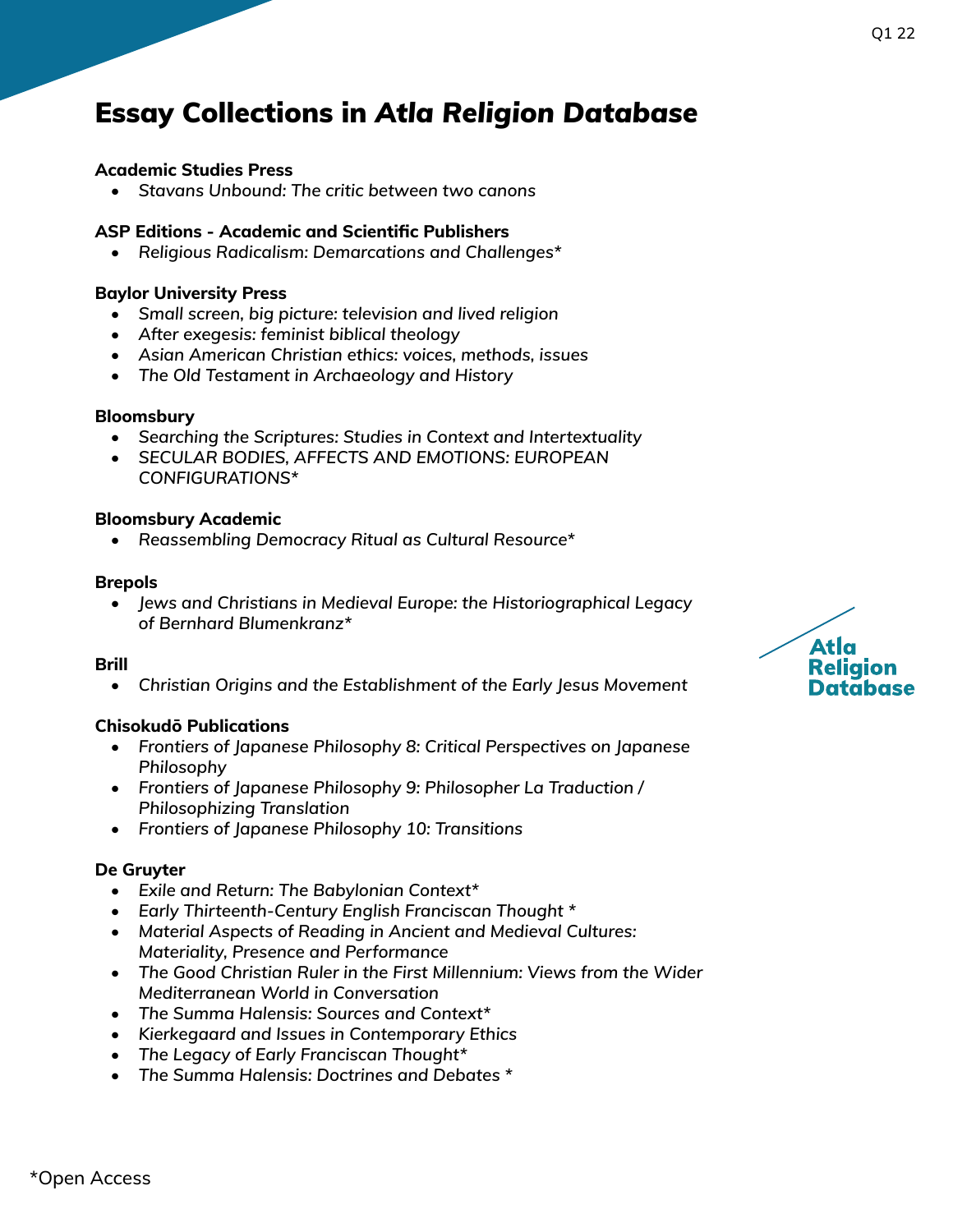## **Edinburgh University Press**

- *• Jihadi Audiovisuality and its Entanglements: Meanings, Aesthetics, Appropriations\**
- *• The Religion of White Rage: White Workers, Religious Fervor, and the Myth of Black Racial Progress \**

## **Finnish Literature Society / SKS**

- *• Mythic Discourses: Studies in Uralic Traditions\**
- *• On the Legacy of Lutheranism in Finland: Societal Perspectives*

## **Fordham University Press**

- *• Roman Catholicism in the United States: A Thematic History*
- *• The Survival of Dulles: Reflections on a Second Century of Influence*

## **Fortress Press**

*• An Asian Introduction to the New Testament* 

## **InterVarsity Press**

- *• Calvinism for a Secular Age: A Twenty First Century Reading of Abraham Kuyper's Stone Lectures*
- *• Discovering Biblical Equality: Biblical, Theological, Cultural & Practical Perspectives*
- *• God in the Modern Wing: Viewing Art with Eyes of Faith*

## **Nanzan Institute for Religion and Culture**

- *• Frontiers of Japanese Philosophy 3: Origins and Possibilities*
- *• Frontiers of Japanese Philosophy 4: Facing the Twenty-First Century*
- *• Frontiers of Japanese Philosophy 5: Nove granice japanske filozofije*
- *• Frontiers of Japanese Philosophy 6: Confluences and Cross-Currents*
- *• Frontiers of Japanese Philosophy 7: Classical Japanese Philosophy*
- *• Japanese Philosophy Abroad*

# **Oxford University Press**

- *• The Oxford Handbook of Christmas*
- *• The Oxford Handbook of Reformed Theology*
- *• The Oxford Handbook of Jeremiah*

## **Palgrave Macmillan, Cham**

*• Peer Review in an Era of Evaluation: Understanding the Practice of Gatekeeping in Academia\**

## **Peeters Publishers**

- *• Studia Patristica Vol CIV: Papers presented at the Eighteenth International Conference on Patristic Studies held in Oxford 2019: Volume 1: Introduction; Historica*
- *• Studia Patristica Vol CV: Papers presented at the Eighteenth*

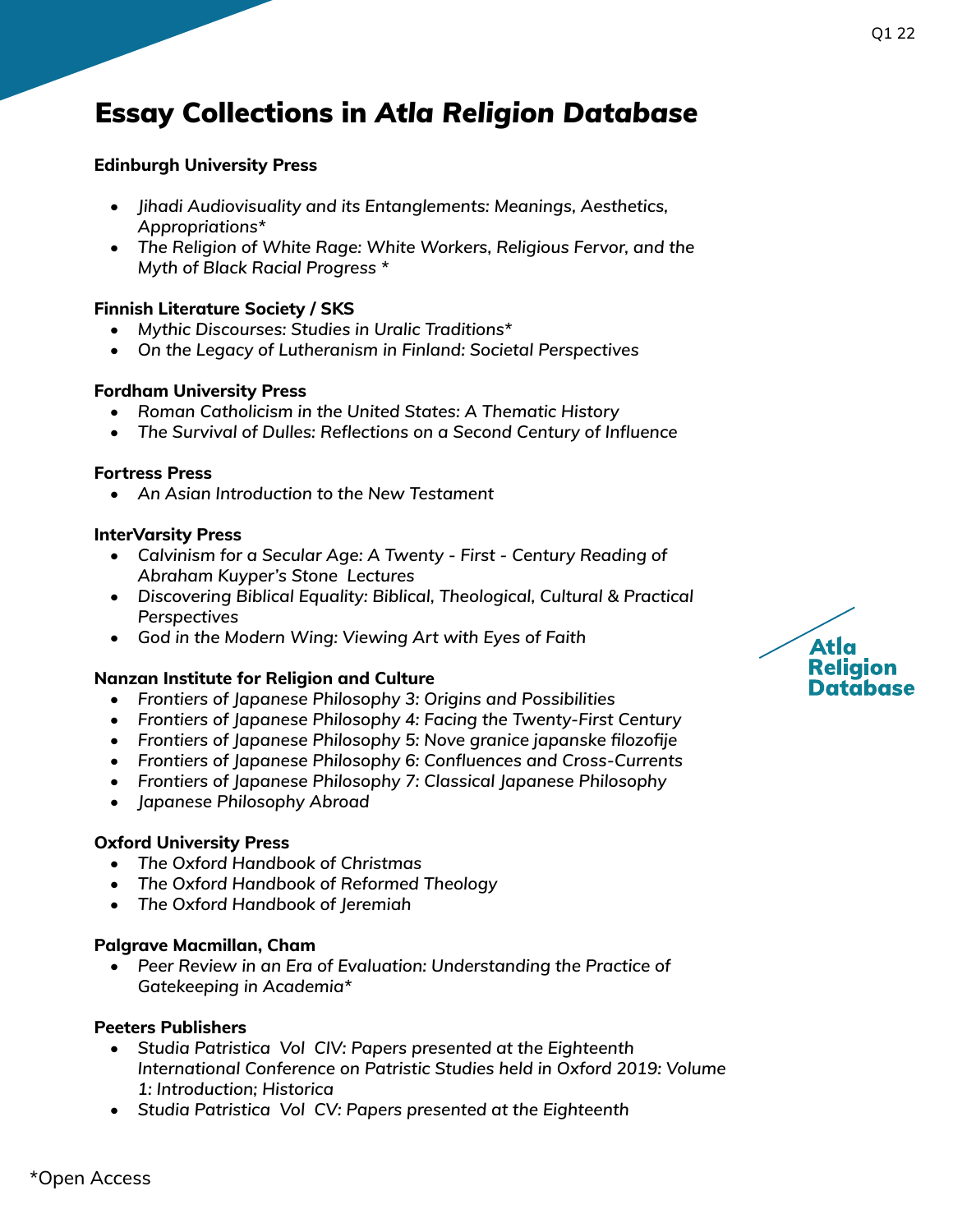*International Conference on Patristic Studies held in Oxford 2019: Volume 2: Politics and Society: The Patristic Legacy in the Middle Ages* 

## **Peter Lang**

*• Cultures in Conflict: Religion, History and Gender in Northern Europe c 1800–2000\**

## **Routledge**

- *• A Powerful Particulars View of Causation\**
- *• Art, Research, Philosophy\**
- *• Augustine and the Art of Ruling in the Carolingian Imperial Period: Political Discourse in Alcuin of York and Hincmar of Rheims\**
- *• Beyond Autonomy in Eighteenth-Century British and German Aesthetics*
- *• Divine Action, Determinism, and the Laws of Nature\**
- *• Feeling Exclusion: Religious Conflict, Exile and Emotions in Early Modern Europe\**
- *• Human Development and the Catholic Social Tradition: Towards an Integral Ecology*
- *• Luther\**
- *• Neo-Aristotelian Metaphysics and the Theology of Nature*
- *• Europe and the Refugee Response: A Crisis of Values?*
- *• Muslim Women's Pilgrimage to Mecca and Beyond: Reconfiguring Gender, Religion, and Mobility\**
- *• The Myths We Live By\**
- *• Decolonizing Colonial Heritage: New Agendas, Actors and Practices in and beyond Europe\**
- *• Islam and Heritage in Europe: Pasts, Presents and Future Possibilities\**

## **SBL Press**

- *• In the Shadow of Empire: Israel and Judah in the Long Sixth Century BCE*
- *• Terror in the Bible: Rhetoric, Gender, and Violence*

## **Society for Promoting Christian Knowledge**

*• Christianity Worldwide: 1800 to 2000* 

# **Springer VS**

- *• Die christliche Predigt im 21 Jahrhundert: Multimodale Analyse einer\* Kommunikativen Gattung\**
- *• Religiöse Rituale und soziale Ordnung\**

## **Springer, Cham**

*• Perspectives on Digital Humanism\**